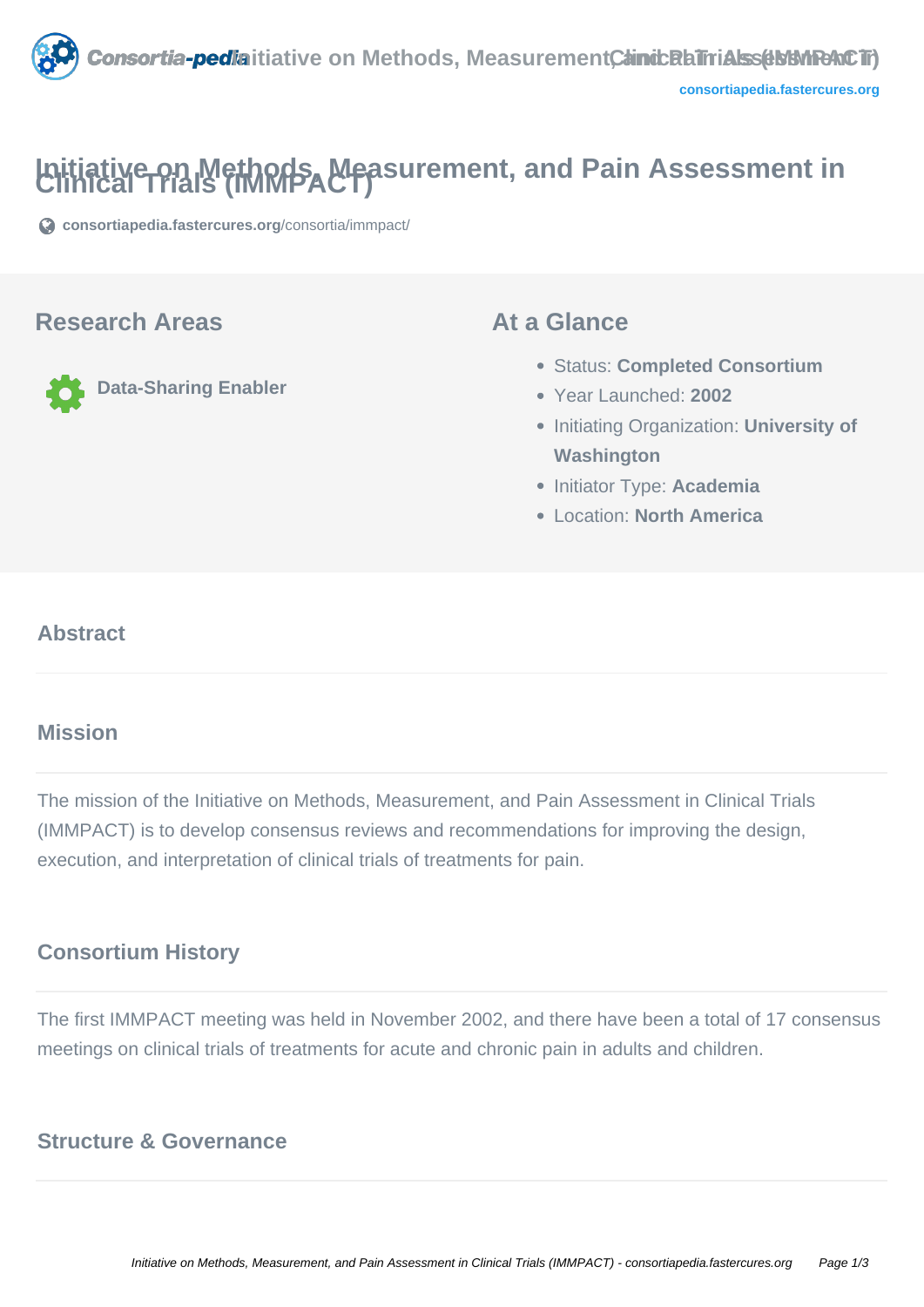

Effective July 1, 2011, IMMPACT consensus meetings, publications, and other activities will be conducted under the auspices of the Analgesic, Anesthetic, and Addiction Clinical Trial Translations, Innovations, Opportunities, and Networks (ACTTION) public-private partnership with the U.S. Food and Drug Administration.

IMMPACT recommendations and systematic reviews have been widely cited and have guided the design of clinical trials, other types of clinical research, and a national survey. Additional consensus meetings are planned, and research initiatives involving the assessment of pain and the design and interpretation of clinical trials are ongoing. IMMPACT has received favorable responses from all of its stakeholders, who believe that this multidisciplinary initiative has made significant contributions to improved understanding of pain and its treatment.

### **Links/Social Media Feed**

Homepage <http://www.immpact.org/>

## **Sponsors & Partners**

Annovation Astellas Centrexion Corporation Collegium Pharmaceutical Depomed Horizon Pharma Jazz Pharmaceuticals Johnson & Johnson Lilly Olatec Industries LLC Pfizer Purdue **Spinifex** Teva